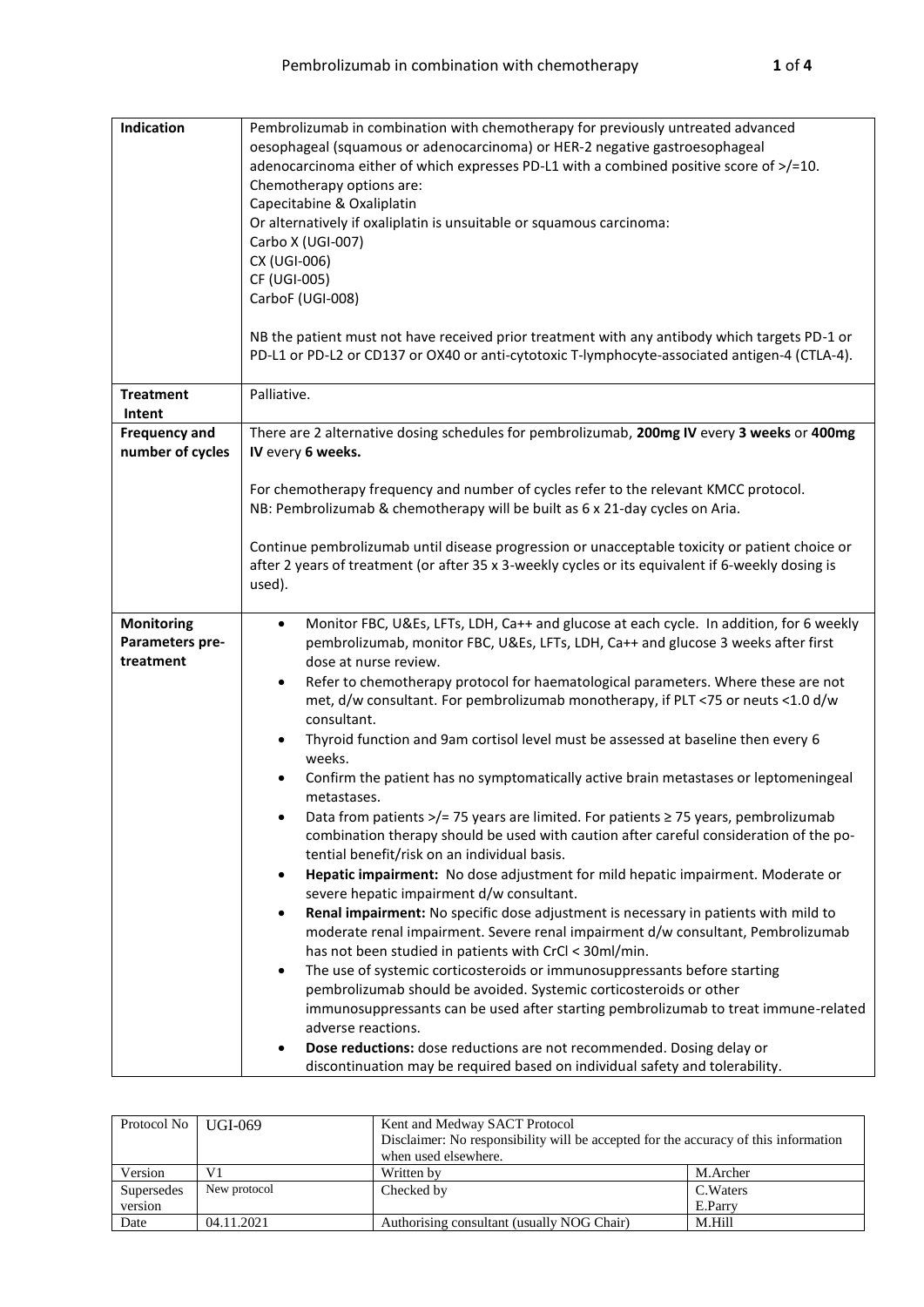|                   | Immune-related adverse reactions may appear during or after treatment. The most<br>common immune-related reactions are: pneumonitis, colitis, nephritis, hepatitis,<br>symptomatic hypophysitis, hyperthyroidism, hypothyroidism and type 1 diabetes. The<br>following additional, immune related adverse reactions have been reported in patients<br>receiving pembrolizumab: uveitis, arthritis, myositis, pancreatitis, severe skin reactions,<br>myasthenic syndrome, encephalitis, Guillian-Barre syndrome, optic neuritis,<br>rhabdomyolysis, sarcoidosis, myocarditis, haemolytic anaemia and partial seizures<br>arising in a patient with inflammatory foci in brain parenchyma.<br>See guidelines for management of immune-related adverse reactions following<br>$\bullet$<br>immunotherapy:<br>http://www.kmcc.nhs.uk/medicines-and-prescribing-incorporating-sact-pathways/sact-<br>pathways-guidelines-for-the-management-of-sact-induced-adverse-reactions-and-<br>nursing/<br>Cases of Stevens-Johnson syndrome (SJS) and toxic epidermal necrolysis (TEN), some<br>$\bullet$<br>with fatal outcome, have been reported. For signs or symptoms of SJS or TEN,<br>pembrolizumab should be withheld and the patient should be referred to a specialised<br>unit for assessment and treatment. If SJS or TEN is confirmed, pembrolizumab should be<br>permanently discontinued.<br>Pembrolizumab may have a minor influence on the ability to drive and use machines.<br>$\bullet$<br>Fatigue has been reported following administration of pembrolizumab.<br>Each patient should be given a copy of the Keytruda ® patient alert card at each cycle.<br>$\bullet$<br>Patients must be advised to contact the oncology team or the 24 hour hot-line<br>$\bullet$<br>immediately if they experience any side effect, as some side effects worsen rapidly.<br>Prompt management of side effects can ensure that the patient continues with<br>treatment.<br>Severe infusion-related reactions have been reported in patients receiving<br>$\bullet$<br>pembrolizumab.<br>For severe infusion reactions (grade 3-4), infusion should be stopped and<br>$\circ$<br>pembrolizumab permanently discontinued.<br>Patients with mild or moderate infusion reaction may continue to receive<br>$\circ$<br>pembrolizumab with close monitoring; premedication with antipyretic and<br>antihistamine may be considered.<br>*Pembrolizumab may be restarted within 12 weeks beyond the expected cycle length if<br>$\bullet$<br>an adverse reaction remains at Grade $\lt/=1$ and corticosteroid dose has been reduced to<br>$\langle$ = 10 mg prednisone or equivalent per day. |
|-------------------|-----------------------------------------------------------------------------------------------------------------------------------------------------------------------------------------------------------------------------------------------------------------------------------------------------------------------------------------------------------------------------------------------------------------------------------------------------------------------------------------------------------------------------------------------------------------------------------------------------------------------------------------------------------------------------------------------------------------------------------------------------------------------------------------------------------------------------------------------------------------------------------------------------------------------------------------------------------------------------------------------------------------------------------------------------------------------------------------------------------------------------------------------------------------------------------------------------------------------------------------------------------------------------------------------------------------------------------------------------------------------------------------------------------------------------------------------------------------------------------------------------------------------------------------------------------------------------------------------------------------------------------------------------------------------------------------------------------------------------------------------------------------------------------------------------------------------------------------------------------------------------------------------------------------------------------------------------------------------------------------------------------------------------------------------------------------------------------------------------------------------------------------------------------------------------------------------------------------------------------------------------------------------------------------------------------------------------------------------------------------------------------------------------------------------------------------------------------------------------------------------------------------------------------------------------------------------------------------------------------------------------------------------------------------------------------|
| <b>References</b> | Accessed online 23.09.01 https://www.medicines.org.uk/emc<br>Accessed online 24.09.21 https://www.blueteq-secure.co.uk/Trust/default.htm<br>Accessed online 22.09.21https://www.england.nhs.uk/cancer/cdf/cancer-drugs-fund-list/<br>KMCC protocol MULTI-003 V7                                                                                                                                                                                                                                                                                                                                                                                                                                                                                                                                                                                                                                                                                                                                                                                                                                                                                                                                                                                                                                                                                                                                                                                                                                                                                                                                                                                                                                                                                                                                                                                                                                                                                                                                                                                                                                                                                                                                                                                                                                                                                                                                                                                                                                                                                                                                                                                                                   |

NB For funding information, refer to CDF and NICE Drugs Funding List

| Protocol No   UGI-069 |              | Kent and Medway SACT Protocol                                                       |          |  |  |
|-----------------------|--------------|-------------------------------------------------------------------------------------|----------|--|--|
|                       |              | Disclaimer: No responsibility will be accepted for the accuracy of this information |          |  |  |
|                       |              | when used elsewhere.                                                                |          |  |  |
| Version               | V1           | Written by                                                                          | M.Archer |  |  |
| Supersedes            | New protocol | C. Waters<br>Checked by                                                             |          |  |  |
| version               |              | E.Parry                                                                             |          |  |  |
| Date                  | 04.11.2021   | Authorising consultant (usually NOG Chair)                                          | M.Hill   |  |  |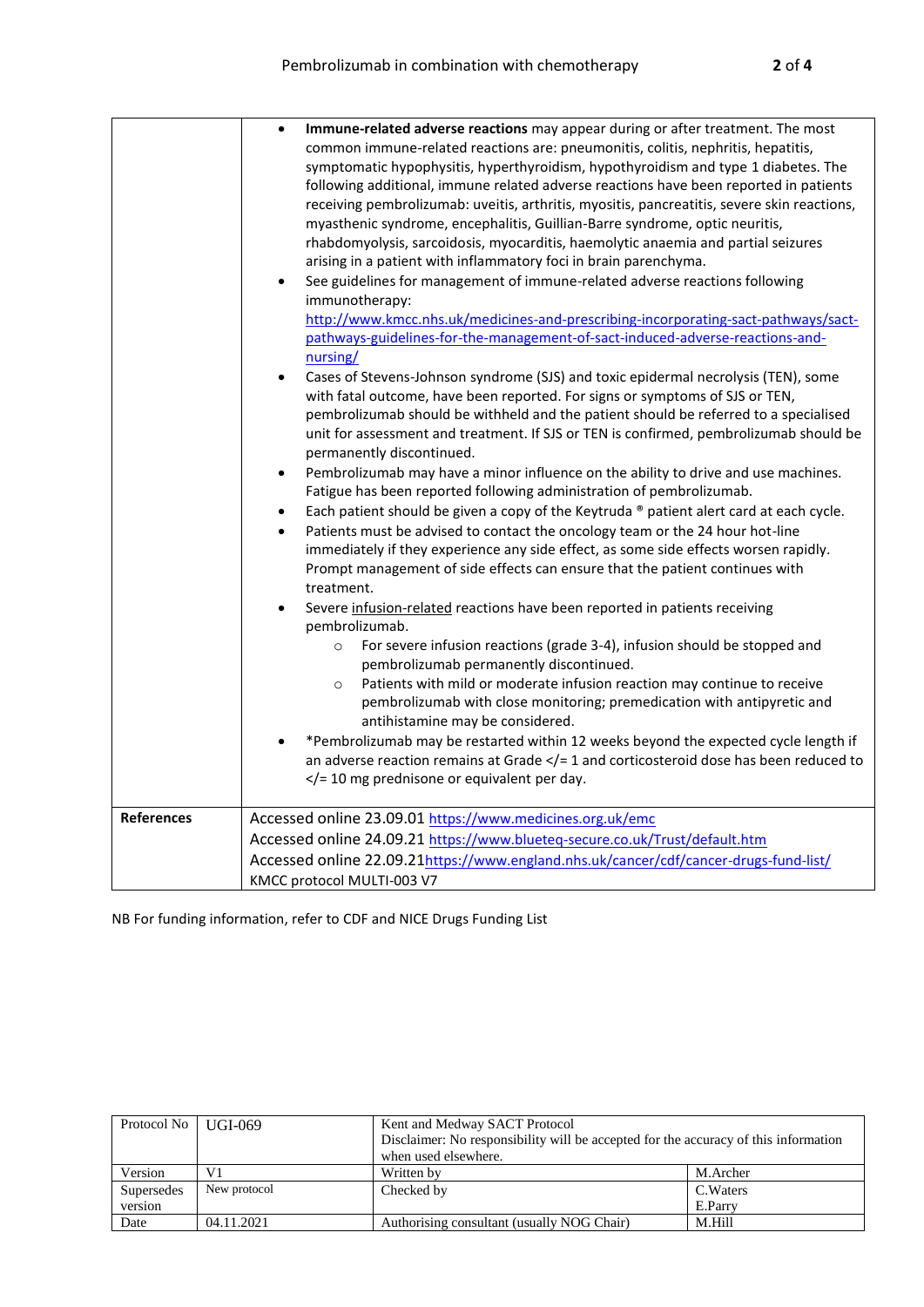## **In combination with chemotherapy, repeat every 21 day for 6 cycles: give pembrolizumab before chemotherapy**

**NB: an alternate schedule of pembrolizumab 400mg every 42 days may be used where appropriate**

| Day          | <b>Drug</b>          | Dose              | Route | Infusion<br>Duration       | Administration                                                                                                                                                                                                                                              |
|--------------|----------------------|-------------------|-------|----------------------------|-------------------------------------------------------------------------------------------------------------------------------------------------------------------------------------------------------------------------------------------------------------|
| $\mathbf{1}$ | Metoclopramide       | 20 <sub>mg</sub>  | PO    |                            | Stat<br>Only dispense when<br>pembrolizumab given as<br>monotherapy. When given<br>in conjunction with<br>chemotherapy, give<br>antiemetics as per<br>chemotherapy protocol.                                                                                |
|              | <b>PEMBROLIZUMAB</b> | 200 <sub>mg</sub> | IV    | 30 <sub>min</sub>          | In 100ml Sodium Chloride<br>0.9% via in-line low- protein<br>binding 0.22 microns filter.<br>Flush the line with sodium<br>chloride 0.9% for injection at<br>the end of the infusion                                                                        |
| <b>TTO</b>   | Drug                 | Dose              | Route | <b>Directions</b>          |                                                                                                                                                                                                                                                             |
|              | Metoclopramide       | 10 <sub>mg</sub>  | PO    | continuously.<br>protocol. | Up to TDS PRN (max. 30mg per day<br>including 20mg pre-chemo dose)<br>Do not take for more than 5 days<br>Only dispense when pembrolizumab<br>given as monotherapy. When given in<br>conjunction with chemotherapy, give<br>antiemetics as per chemotherapy |
|              | Loperamide           | $2-4mg$           | PO    |                            | Take 4mg (2 capsules) initially, then<br>2mg (1 capsule) after each loose stool<br>when required. Maximum 16mg (8<br>capsules) a day. Dispense 30 capsules<br>on cycle 1 then only if specified.                                                            |

| Protocol No   UGI-069 |              | Kent and Medway SACT Protocol<br>Disclaimer: No responsibility will be accepted for the accuracy of this information<br>when used elsewhere. |  |  |  |
|-----------------------|--------------|----------------------------------------------------------------------------------------------------------------------------------------------|--|--|--|
| Version               | V1           | M.Archer<br>Written by                                                                                                                       |  |  |  |
| Supersedes            | New protocol | Checked by<br>C. Waters                                                                                                                      |  |  |  |
| version               |              | E.Parry                                                                                                                                      |  |  |  |
| Date                  | 04.11.2021   | Authorising consultant (usually NOG Chair)<br>M.Hill                                                                                         |  |  |  |